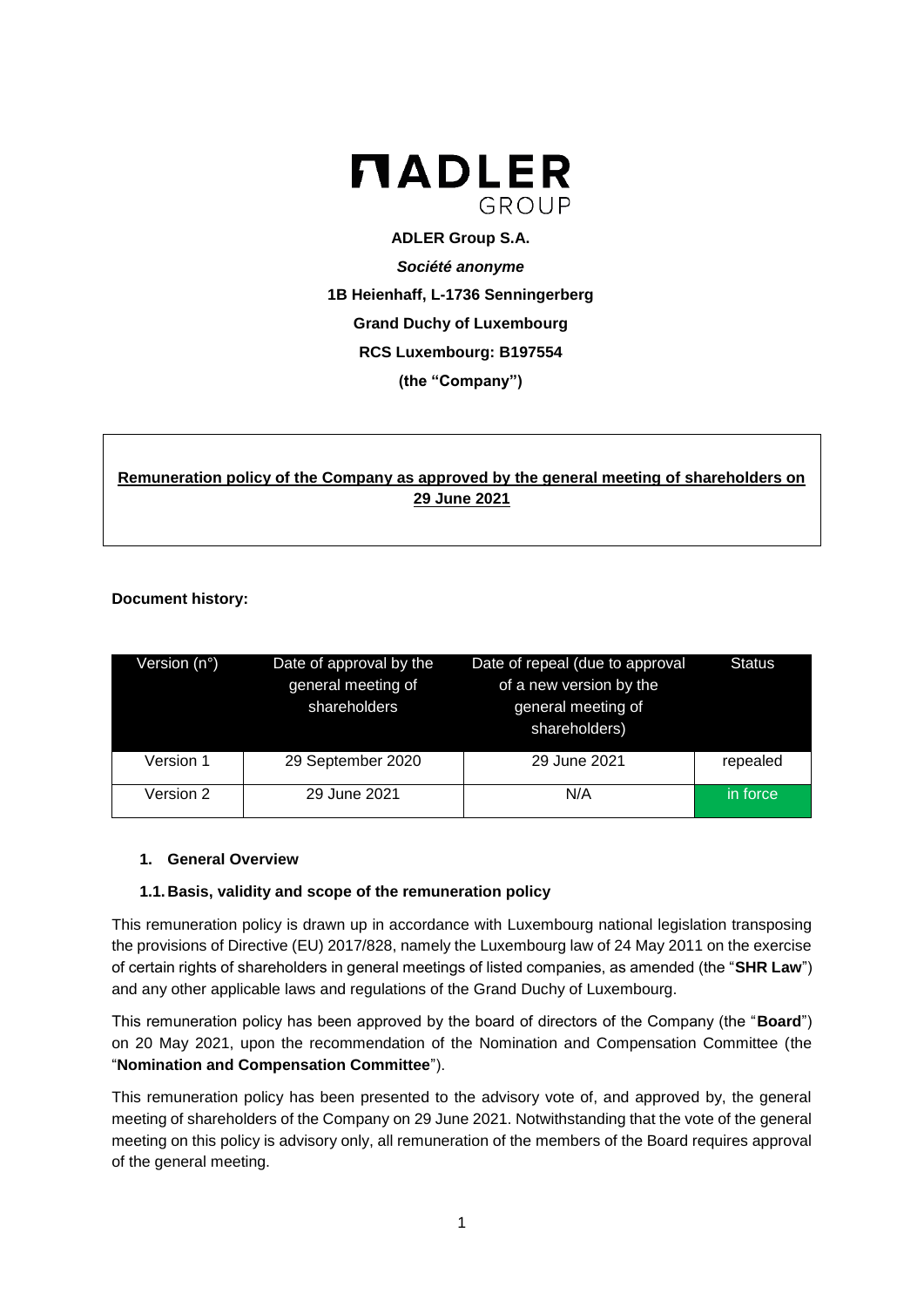Every material change to this remuneration policy shall be submitted to the advisory vote of the general meeting of shareholders. Regardless of whether or not there has been a change, a remuneration policy shall be presented to the general meeting of shareholders for an advisory vote, at least every four years.

An up-to-date version<sup>1</sup> of the remuneration policy can be found on the Company's website at all times: [https://ir.adler-group.com/websites/adler-group/English/5000/corporate](https://ir.adler-group.com/websites/adler-group/English/5000/corporate-governance.html#remuneration)[governance.html#remuneration.](https://ir.adler-group.com/websites/adler-group/English/5000/corporate-governance.html#remuneration)

The remuneration of the following officers<sup>2</sup> is described in this remuneration policy:

- members of the Board: (i) independent non-executive directors and (ii) executive directors (who may hold a parallel position as daily managers (*délégué(s) à la gestion journalière*) of the Company); and
- members of the senior management of the Company whereby the term "**senior management**" includes any "C-level" officer of the Company (e.g. (co-) chief executive officer, chief legal officer) regardless of whether they hold the legal mandate of daily managers (*délégué(s) à la gestion journalière*) of the Company or not; the terms "**senior manager**" and "**senior managers**" shall be construed accordingly.

A full list of persons/positions within the Company to which this remuneration policy applies is set out in Annex I hereto.

**1.2.Significant changes to the remuneration policy since the last approved version and overview of how votes and views of shareholders on the previous remuneration policy and the remuneration report for the financial year 2019 have been taken into account in elaborating this revised remuneration policy**

With the aim of ensuring further transparency to its shareholders, the Company has opted to extend the scope of this policy to include not only those senior managers that hold the legal mandate of daily managers (*délégué(s) à la gestion journalière*) of the Company, but also all other members of senior management.

In extending the scope of this policy, certain sections, including but not limited to section 3.4. (*Remuneration framework of the senior management*) and in particular sub-sections 3.4.2. (*Short-term incentives*) and 3.4.3. (*Long-term incentives*) had to be amended, to *inter alia*, describe the various possible remuneration arrangements in a less granular manner. These amendments have the advantage of granting the Company the necessary flexibility to negotiate agreements with potential future senior managers without breaching the provisions of the remuneration policy.

In relation to the above stated changes and, in order to give a concrete overview of the persons and positions to whom/to which this remuneration policy is applicable, the Company has added *Annex I - List of persons to which the remuneration policy applies* to the remuneration policy.

Finally, in view of the Company's strong desire to actively contribute to a more sustainable future, it has been decided to add to the remuneration policy certain specific sustainability and ESG (Environmental, Social & Governance) related focus points and to make sure, that to the extent possible, such points

**<sup>.</sup>** <sup>1</sup> An "up-to-date version" shall be construed as the version of the remuneration policy most recently approved by the general meeting of shareholders, or the version of the remuneration policy most recently approved by the general meeting of shareholders, as updated with non-material changes for which no approval by the general meeting of shareholders is necessary. <sup>2</sup> The SHR Law refers to "*dirigeant*" when listing the persons for which a remuneration policy shall be established. "*Dirigeant*" is defined under article 1 (6) no 3 of the SHR Law, as "any member of an administrative, management, or supervisory body of a company as well as the chief executive officer (*directeur général*) and, if such a function exists within a company, the deputy chief executive officer (*directeur général adjoint*)". Pursuant to such definition, the Company deems it appropriate that this policy shall cover the remuneration of members of the Board and senior management regardless of whether a senior manager holds the mandate of a daily manager (*délégué(s) à la gestion journalière*) of the Company or not.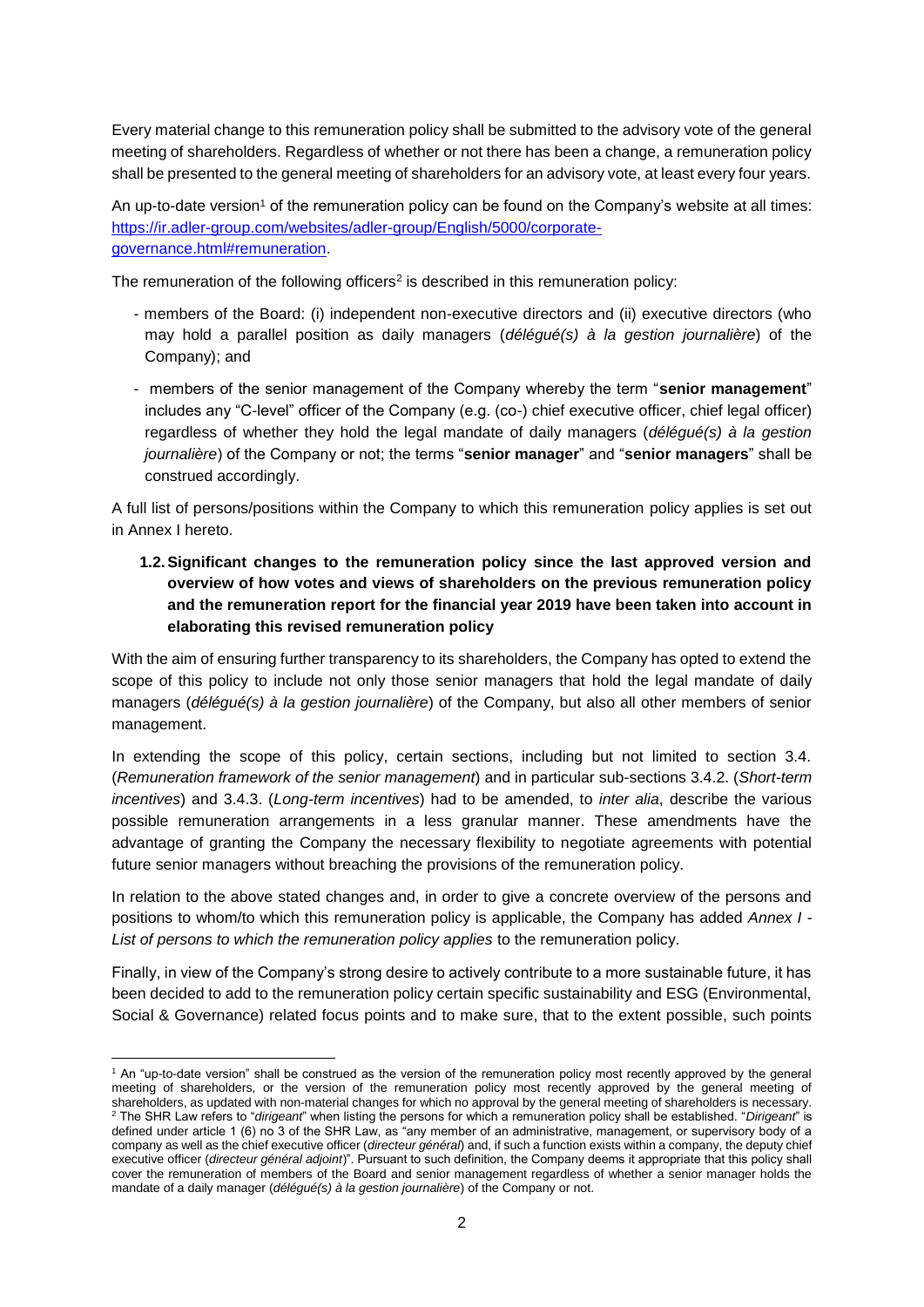are taken into account when evaluating the performance of the members of senior management and subsequently deciding upon the variable remuneration to be attributed to the senior managers. This shall ensure that the spirit of sustainability will, even more so than is already the case, become embedded into the decision-making process of the members of senior management.

**Note:** Although the previous version of the remuneration policy of the Company was approved by the general meeting of shareholders, the Company has nevertheless decided to adapt the structure, scope and content of the policy so as to make it more transparent and more readable for shareholders, in general.

### **1.3.The remuneration policy and the big picture: sustainability, long term strategy and focus on fair payment and employment conditions**

The remuneration policy of the Company and the remuneration granted to members of the Board and committees, as well as the members of senior management shall, at all times, be in line with the Company's goal of sustainable, future- oriented, environmentally and socially responsible long- term growth and shall reflect such goal accordingly.

The Company's ambition to be, and stay, a leader, both in terms of size as well as quality of service and customer satisfaction, in the German residential real estate market shall be reflected in the remuneration of the members of the Board, committees and senior management. Only an attractive but reasonably structured remuneration package may allow the Company to retain, and further attract, people with the necessary drive, competence, experience and expertise to facilitate the Company in reaching its short- and long-term goals.

Additionally, and no less important, this remuneration policy has taken into account the conditions of remuneration and employment of the Company's employees. The Company is structured in a way that a majority of its core employees and personnel with strategic responsibilities are directly employed by subsidiaries of the Company or companies belonging to the same group (the "**Group**") rather than the Company itself. Nevertheless, the Nomination and Compensation Committee, after consultation with the Company's human resources department, ensures that the remuneration as set out in this remuneration policy and presented to the consultative vote of the annual general meeting of shareholders shall not be disproportionate to the compensation granted to the employees of the Company and the Group.

The Company pursues both the objective of attracting and retaining personnel with the level of professionalism and skills suited to the needs of the Company, and of providing an incentive to strengthen their commitment to improving the Company's performances, through personal satisfaction and motivation. As such, the Company follows the core principle that the remuneration granted to anybody within the Company, whether they are a director, a senior manager, or an employee, shall adequately reflect such person's level of responsibility and position in the Company.

The Company's and the Group's most valuable assets are its employees and they shall be compensated accordingly.

#### **1.4.The role of the Nomination and Compensation Committee**

The Board seeks to ensure that the Company's remuneration arrangements are equitable and aligned with the long-term interests and sustainability of the Company and its shareholders. To this end, the Board has established a Nomination and Compensation Committee, currently consisting entirely of independent members of the Board, and the purpose of which is to determine, revise and assist with the implementation of the remuneration policy of the Company, make proposals as to the remuneration of all members of the Board and senior management, and advise on any benefit or incentive schemes. It shall further assist the Board with identification of and recommendations in respect of candidates for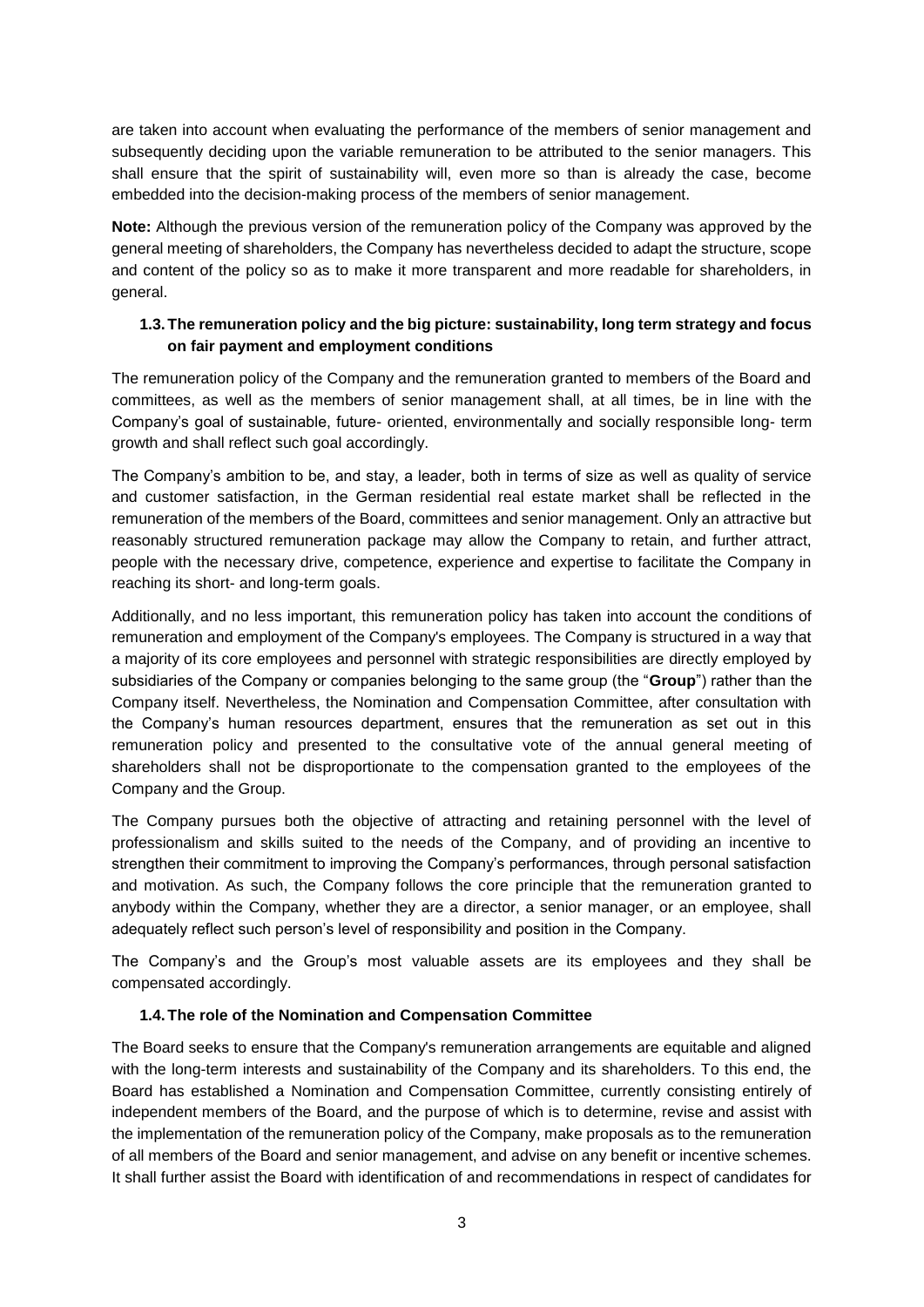the Board and the committees (noting that, except in case of a co-optation of a Board member to fill a vacancy of another Board member, all appointments to the Board require the approval of the general meeting of the shareholders). The Nomination and Compensation Committee shall furthermore assist with the preparation of any remuneration report of the Company.

The Nomination and Compensation Committee shall ensure that remuneration arrangements support the strategic aims of the business and enable the recruitment, motivation and retention of (i) senior management and (ii) members of the Board, while complying with applicable rules and regulations. The Nomination and Compensation Committee and all members of the Nomination and Compensation Committee are required to adhere to and comply with (i) any and all applicable laws and regulations and (ii) the Company's rules of procedure for committees.

The members of the Nomination and Compensation Committee are appointed by the Board. The members have the relevant expertise and experience, which is required to serve on such a committee.

The Nomination and Compensation Committee makes decisions by a simple majority with no member having a casting vote.

## **1.5.Exceptional circumstances and limited possibility to derogate from the principles of the remuneration policy**

The Company, as well as the members of the Board, committees and senior management, pledge to abide by this remuneration policy insofar as doing so is in the best interests of the Company.

In exceptional circumstances, the Company may temporarily derogate from any element of this remuneration policy, subject to compliance with applicable law and the articles of association of the Company (the "**Articles**"). These exceptional circumstances cover situations in which the derogation from this remuneration policy is necessary to serve the long-term interests and sustainability of the Company as a whole or to assure its viability.

A deviation from this remuneration policy requires the prior approval of the Nomination and Compensation Committee who shall then submit a reasoned request for such derogation to the Board for approval. It is noted that any change in the amount of directors' remuneration would, in any case, require the approval of the general meeting of shareholders.

The remuneration report relating to the relevant financial year will include information on any derogation from the applicable version of the remuneration policy, including a justification for any such derogation.

### **1.6.Transparency and handling of conflicts of interest in respect of remuneration**

The Company pledges to be transparent with respect to the remuneration granted to the persons falling within the scope of this remuneration policy and to abide by all applicable laws relating to the disclosure of such remuneration.

In 2020, the Company sought advice on remuneration from Kienbaum Consultants International, a reputable German human resources and management consultancy firm that has issued an extensive independent remuneration report, the results of which have largely influenced and contributed to the drafting and preparation of this remuneration policy.

Generally, the Company has established effective processes to avoid conflicts of interest and allowing members of the Board and senior managers to inform the Company of any such potential conflicts of interest. The same is true in respect of the elaboration of this remuneration policy and the determination and granting of remuneration and compensation in general.

To guarantee a fair and independent assessment of all aspects related to remuneration (including, in particular, the drawing up of this remuneration policy), the Nomination and Compensation Committee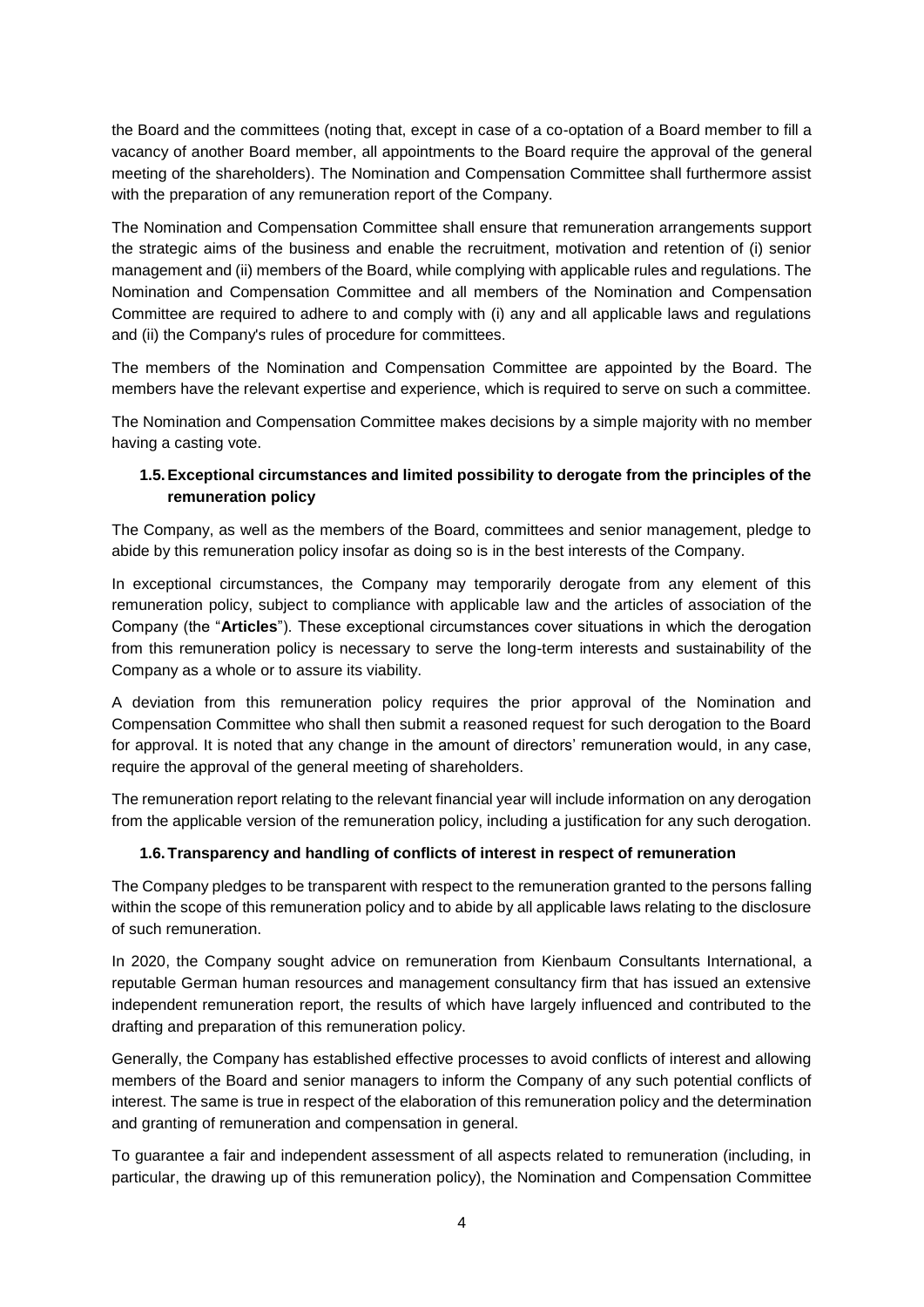shall, to the extent possible, be composed entirely, at all times, of independent non-executive directors, as is the case at the date of adoption of this remuneration policy. As regards any potential conflict of interest arising from the fact that the Nomination and Compensation Committee must consider the remuneration of its own members, it is noted that the final decision on such remuneration is adopted by the Board, of which the members of the Nomination and Compensation Committee are only a minority.

### **2. Overview of Board remuneration**

### **2.1.Contracts and arrangements with members of the Board**

The Articles of the Company provide that members of the Board are elected by the general meeting of shareholders by a simple majority of votes cast for a duration that may not exceed six years. Any director may be removed at any time with or without cause, without need for prior notification, by the general meeting of shareholders by a simple majority of votes cast.

A member of the Board that has resigned or has been removed by a valid decision of the general meeting of shareholders of the Company shall have no claim against the Company as a consequence of the termination of his mandate.

In the event that a vacancy arises on the Board for any reason, the remaining members of the Board may, by a simple majority, fill such vacancy and appoint a successor to act until the next general meeting of shareholders.

Neither the removal of a member of the Board by a valid decision of the general meeting of shareholders nor the resignation by a member of the Board shall, in principle, automatically lead to the termination of any other positions or mandates that the removed or resigning member of the Board may hold within the Company or any subsidiary of the Company.

The relations between members of the Board and the Company are not governed by any specific contractual arrangements. Instead, such relations are embodied by non-written mandates, governed by the Articles, the general Luxembourg Civil Code provisions on mandates (Art. 1984 et seq.), the Luxembourg law of 10 August 1915 on commercial companies, as amended (the "**1915 Company Law**") and any other applicable laws.

Executive directors who also hold a parallel senior management position may from time to time enter into agreements in respect of such position and in respect of their positions as daily managers (*délégué(s) à la gestion journalière*).

#### **2.2.Remuneration structure for members of the Board**

The remuneration structure for the members of the Board is always subject to the approval of the annual general meeting of shareholders. The annual general meeting of shareholders held on 29 September 2020 approved the current remuneration structure.

Board remuneration is based on annual fees comprising a basic fixed remuneration, to which additional fees are added for each attendance at a meeting of the Board.

The chairman of the Board as well as the vice-chairman of the Board shall be entitled to a higher basic fixed remuneration than the other members of the Board, in accordance with market standards.

As a general rule, in order to ensure sound corporate governance and to avoid the arising of any potential conflicts of interest, members of the Board shall not receive any variable remuneration for their role as directors of the Company.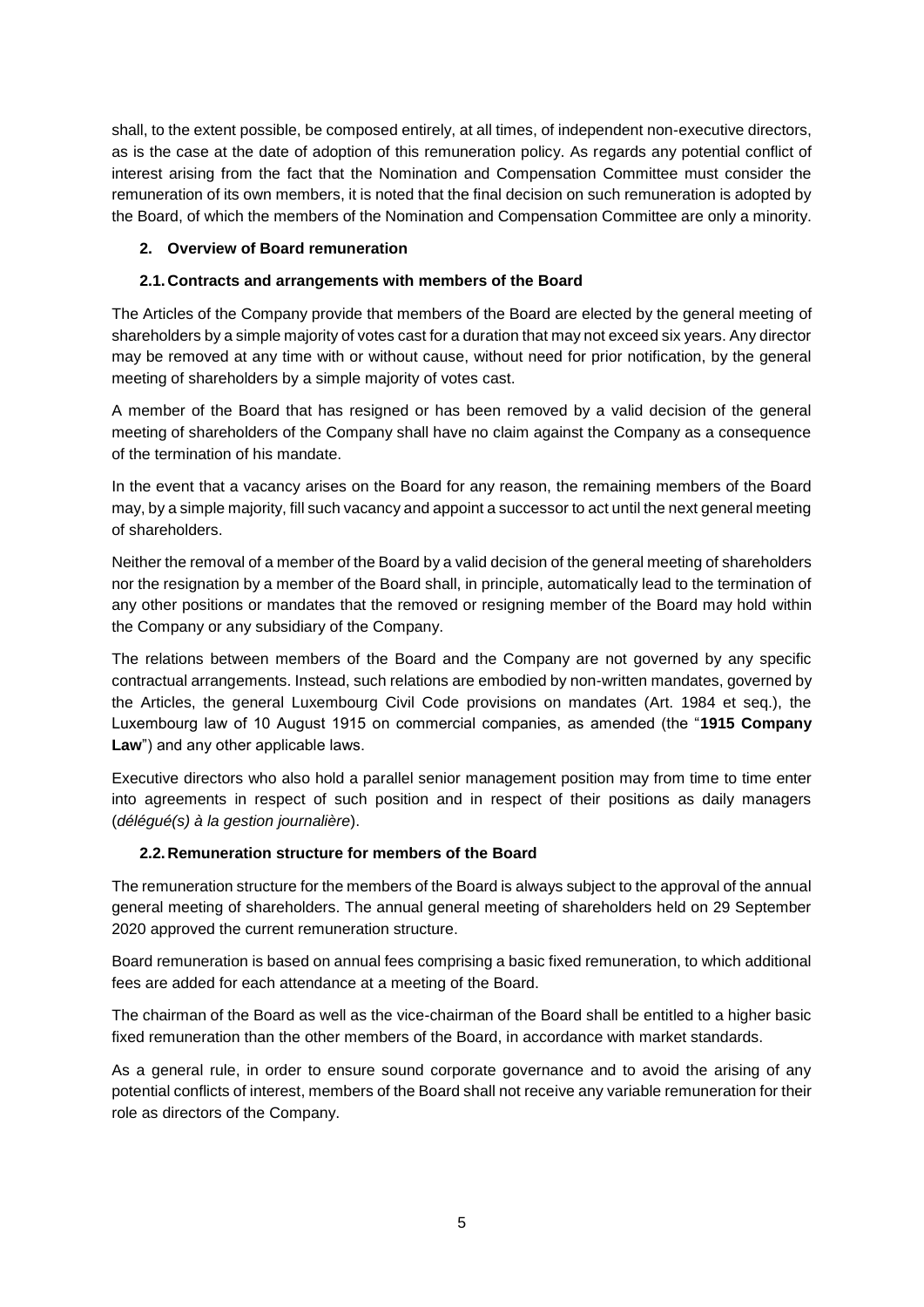Members of the Board shall be entitled to reimbursement by the Company of any reasonable costs incurred within the scope of their duties as directors of the Company, upon presentation of proof of payment by the member of the Board of such incurred costs.

The remuneration structure is reviewed periodically or on an as-needed basis by the Nomination and Compensation Committee, which makes recommendations to the Board taking into consideration benchmarks against peer companies (e.g. companies of a similar size and structure competing in the same or very similar industries and markets) to attract and retain high-quality and experienced directors.

### **2.3.Committees established by the Board**

The Board has established certain committees, (an audit committee, an ad hoc committee, an investment and financing committee and the Nomination and Compensation Committee), and may in the future establish further committees, if deemed necessary.

The Board has appointed certain directors to these respective committees and may, in the future, appoint further directors to each of the established or the to-be-established committees. Each of the established committees shall be chaired by a chairman, who, if also a member of the Board, shall be entitled to an annual fixed remuneration.

Attendance at a meeting of one of the established or future committees shall entitle each member (if such member is a director) of such committee to an attendance fee.

Members of each existing or future committee shall be entitled to reimbursement by the Company of any reasonable costs incurred within the scope of their duties as members of a duly established committee, upon presentation of proof of payment by the member of the respective committee of such incurred costs.

As with Board remuneration, the committee remuneration structure is reviewed periodically or on an asneeded basis by the Nomination and Compensation Committee, which makes recommendations to the Board taking into consideration benchmarks against peer companies (e.g. companies of a similar size and structure competing in the same or very similar industries and markets) to attract and retain highquality and experienced directors.

Generally, membership of any of the established or future committees shall be embodied by a nonwritten mandate and governed by the Articles, the general Luxembourg Civil Code provisions on mandates (Art. 1984 et seq.), the 1915 Company Law and any other applicable laws.

### **3. Overview of senior management remuneration**

#### **3.1.Legal and contractual framework for the senior management**

Members of the Company's senior management may (but shall not necessarily) also hold the mandate of daily managers under the 1915 Company Law, who are entrusted with the day-to-day management (*gestion journalière*) of the Company.

Members of the senior management are appointed and dismissed by the Board. Members of senior management may only act on behalf of the Company within the limits of the authority granted to them by the Board.

The members of the senior management shall, in principle, have fixed term agreements, for their roles as daily managers, where applicable, and for their respective positions as members of senior management, which shall, in general, run for periods between 3 and 4 years, terminate automatically on the end date, but which are renewable. The agreements generally contain notice periods of 90 calendar days. However, future agreements may include longer or shorter notice periods where such longer or shorter notice periods are deemed appropriate and to be in the best interest of the Company.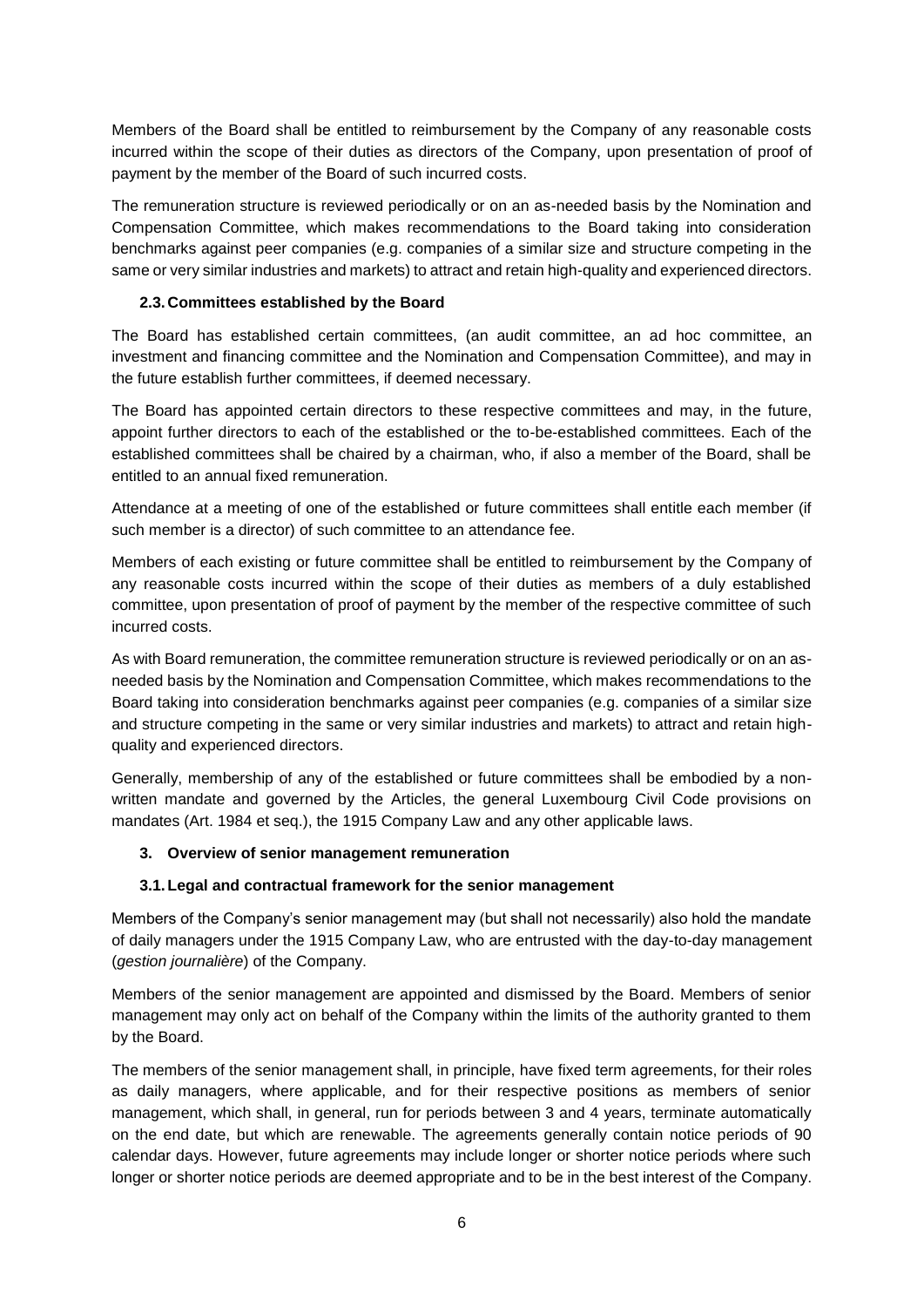Notwithstanding the above, nothing would prevent the Company from, in the future, concluding fixed term or open-ended agreements with current or to be appointed senior managers, where the conclusion of such agreements would constitute the most appropriate approach, comply with all applicable laws and be in the corporate interests of the Company.

The Company does not provide for specific early retirement schemes. The Company does however provide reasonable payments linked to termination of the agreements of senior management beyond what is required by national legislation.

## **3.2.Scope of the senior management remuneration policy**

This remuneration policy applies to all members of the Company's senior management (as listed in part B of Annex I hereto) and shall automatically apply to any senior managers that may be appointed in the future. In order to ensure maximum transparency for its shareholders, the Company has opted to include in the scope of this remuneration policy not only those senior managers that hold the mandate of daily managers (*délégué(s) à la gestion journalière*) under the 1915 Company Law, but also the senior managers that do not hold such mandate.

## **3.3.Remuneration philosophy as regards the senior management**

The Company's remuneration philosophy for its senior managers is based on the following principles:

- Provision of a total remuneration competitive with executive remuneration levels of a peer group composed of a selection of German real estate companies of a similar size and scope;
- Encouraging and rewarding of performance that will lead to long-term and sustainable enhancement of company and shareholder value;
- Promotion of internal pay equity and provision of "market" median (determined by reference to its identified peer group) base pay levels for the Company's senior managers.
- Performance evaluation based on a set of non-quantifiable and quantifiable objectives, agreed upon periodically depending on the micro- and macro-economic circumstances and the objectives of the Company.
- Determination of bonuses depending on the Company's financial performance and the individual performance.

### **3.4.Remuneration framework of the senior management**

Proposals for the remuneration packages of the senior managers (both for current and future candidates) developed by the Nomination and Compensation Committee for the Board include the following components:

- an annual base compensation;
- short-term incentives as well as short-term targets and potential short-term incentive bonuses ("**STI-Bonus**"); and
- long-term incentives as well as long-term targets and potential long-term incentive bonuses ("**LTI-Bonus**").

STI-Bonuses and LTI-Bonuses will be distributed to the senior managers only upon termination of the respective calculation periods, which are provided for in the respective senior manager's agreements with the Company. The STI-Bonus and LTI-Bonus payments to be distributed to the senior managers will depend on the individual achievements taken into account for the calculation of the STI-Bonus and LTI-Bonus.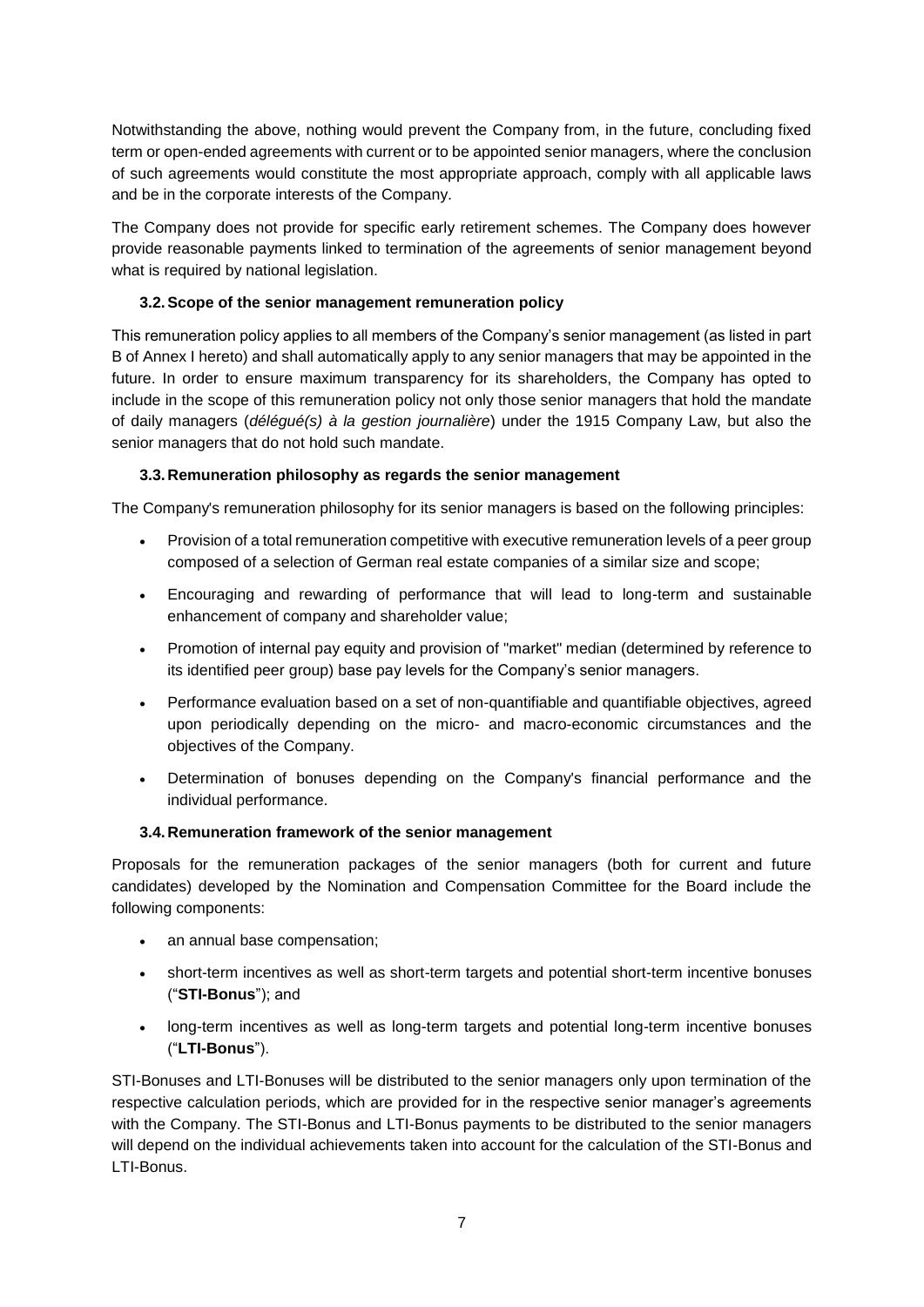In case of termination by the Company of the agreement entered into between the Company and a senior manager, for any reason other than for reasons for which the senior manager is responsible, the latter shall be entitled to receive an STI-Bonus and LTI-Bonus in accordance with the conditions set out for such scenario in the respective agreement.

In the event of a serious misconduct for which a senior manager is responsible and that has resulted in a damage to the Company, the Board is entitled to withhold any STI-Bonus and/or LTI-Bonus payments or to demand repayment of any amounts paid out to a senior manager during the year in question.

The total remuneration target of senior managers is structured to attract and retain talented and capable leaders; the amount of the remuneration received is dependent on the achievement of the business and individual performance and on generating sustained shareholder value from relative performance.

In case of extraordinary events resulting in a significant change in the STI-Bonus and/or LTI-Bonus variables and/or parameters used (e.g. the purchase or sale of a part of the Company or of a subsidiary, the merger with other companies or similar business transactions), the Board is entitled to adjust the targets of the STI-Bonus as well as the targets of the LTI-Bonus to an appropriate extent, taking into account the interests of all stakeholders but also the interests of the senior managers. This may result in an increase or a decrease in the variable remuneration.

The achievement of the various targets for the STI-Bonus and LTI-Bonus will be initially assessed and determined by the finance department of the Company and then submitted for consideration of the Nomination and Compensation Committee that will issue a recommendation to the Board on same. To the extent considered necessary by the Company's finance department, the Nomination and Compensation Committee or the Board, the target achievements may be submitted for review and validation by an independent statutory auditor (*réviseur d'entreprises agréé*).

### *3.4.1. Annual base compensation*

*The aim of the annual base compensation is to attract and retain high-quality and experienced senior managers.*

Each senior manager is entitled to receive an annual base compensation to be paid in 12 equal instalments at the end of each calendar month. The annual base compensation for each senior manager is determined by the Nomination and Compensation Committee on the basis of a market analysis in respect of remuneration paid by a selected group of peers.

#### *3.4.2. Short-term incentives*

*The aim of the short-term incentives is to motivate senior managers to achieve certain determined quantifiable and/or non-quantifiable targets.* 

STI-Bonus calculations for each senior manager reflect the performance of the Company but also take into account the contribution that the particular senior manager has made to such performance.

In determining the quantifiable targets, the corresponding thresholds and STI-Bonus pay-outs, the Nomination and Compensation Committee and the Board ensure that such quantifiable targets, thresholds and corresponding STI-Bonus pay-outs are structured so as to incentivize the senior managers to a maximum, while at the same time making sure that the senior managers avoid any unnecessary risks. A balance shall be found so as to make sure that reasonable target objectives and corresponding targets are set but which encourage senior managers to take sustainable and wellstructured decisions. Where possible and to the extent this is in the best interests of the Company, the STI remuneration system, and specifically the threshold structure relating to the quantifiable targets, is designed to reward over-performance adequately.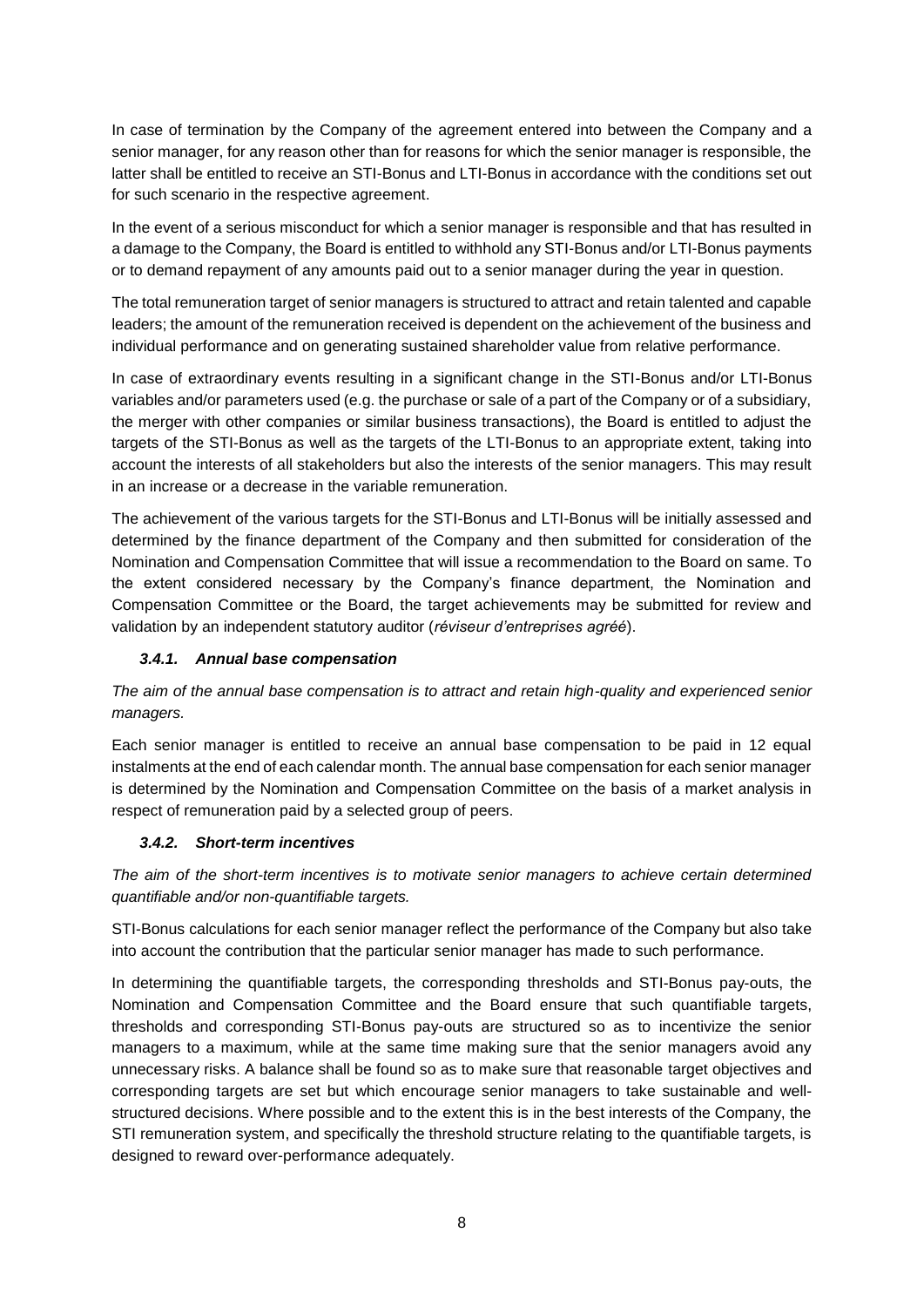The concrete target objectives related to the quantifiable short-term incentive targets shall be decided by the Board on the basis of historical financial/other relevant data, the Company's budget and budget predictions as well as the financial outlook, which shall, in principle, be presented to it in the first half of each financial year.

The below list includes a non-exhaustive enumeration of possible quantifiable STI target objectives, which may vary (i) from one senior manager to another and (ii) depending on micro- and macroeconomic circumstances and the objectives of the Company. Any variables, which are or may be introduced into the agreements are carefully selected to (i) incentivise senior managers in the best possible but sustainable way, while (ii) reflecting actual valuable and achievable objectives.

#### **Variable\***

Net rental income

Funds from the operations per share – FFO 1 per share

EBITDA from sales activities

Impact of new financing and re-financing transactions on the overall financial situation of the Company

Project development achievements – yield-on-cost

*\*As regards any key performance indicator which is calculated on a per share basis, such calculations shall be based on the weighted average number of shares over the relevant period.*

Generally, in addition to the quantifiable target objectives, the Board may set qualitative target objectives or soft goals, which vary from one senior manager to another and in particular from one field of responsibility to another. These qualitative target objectives, if any, shall cover those fields for which measuring results cannot, or can practically not, be quantified but where other factors determine successful progression. The weighting of any such qualitative target objective is determined by the Board in a reasonable proportion to the quantifiable target objectives.

Any variables, which are or may be introduced into the agreements are carefully selected to (i) incentivise senior managers in the best possible but sustainable way, while (ii) reflecting actual valuable and achievable objectives.

Weightings for each target basis shall be set periodically by the Board, may vary between senior managers and may be adjusted, with the agreement of the Board and the senior managers in case one or several variables that have previously been agreed upon become obsolete or inappropriate in certain situations. An example where such adjustment may be decided upon by the Board could be a macroeconomic crisis, but during which the senior managers have shown above average leadership qualities, and through which they have guided the Company in the best possible way.

#### *3.4.3. Long-term incentives: share-based incentives*

*The aim of the long-term incentives is to motivate senior managers to achieve certain determined quantifiable and/or non-quantifiable targets with a view of sustainably and durably strengthening the Company's long-term position and situation.*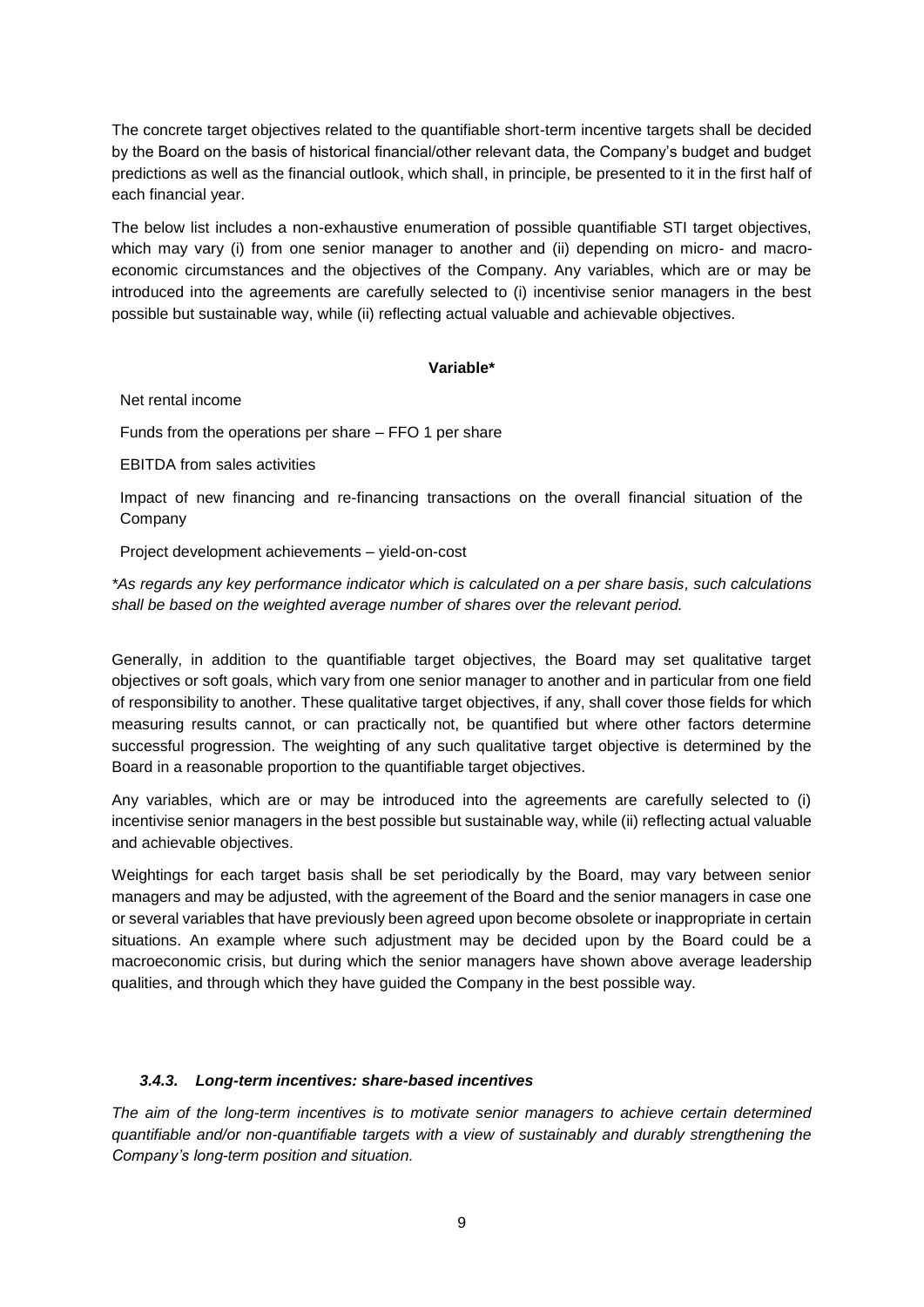LTI-Bonus calculations for each senior manager reflect the performance of the Company but also take into account the contribution that the particular senior manager has made to that such performance.

In determining the quantifiable targets, the corresponding thresholds and LTI-Bonus pay-outs, the Nomination and Compensation Committee and the Board ensure that such quantifiable targets, thresholds and corresponding LTI-Bonus pay-outs are structured so as to incentivize the senior managers to a maximum, while at the same time making sure that the senior managers avoid any unnecessary risks. A balance shall be found so as to make sure that reasonable target objectives and corresponding targets are set but which encourage senior managers to take sustainable and wellstructured decisions. Where possible and to the extent this is in the best interests of the Company, the LTI remuneration system, and specifically the threshold structure relating to the quantifiable targets, is designed to reward over-performance adequately.

The concrete quantified target objectives related to the quantifiable long-term incentive targets shall be decided by the Board on the basis of historical financial/other relevant data, the Company's budget and budget predictions, the financial outlook, micro- and macro-economic expectations and any other information deemed to be necessary for the Board to take a decision in this respect, which shall, in principle, be presented to it in the first half of each financial year.

The below list includes a non-exhaustive enumeration of possible quantifiable LTI target objectives, but which may vary (i) from one senior manager to another and (ii) depending on micro- and macroeconomic circumstances and the objectives of the Company. Any variables, which are or may be introduced into the agreements are carefully selected to (i) incentivise senior managers in the best possible but sustainable way, while (ii) reflecting actual valuable and achievable objectives.

#### **Variable\*\*\*\***

Development of the Company's share price in relation to the share price of its most comparable competitors\*\*\*\*\*

Development of the ratio between the Company's NAV (net asset value) per share and its share price versus the development of the ratio between the Company's most comparable competitors'\*\*\*\*\* respective NAVs per share and share prices.

Development of the NAV per share as being targeted by the Board

ESG developments and achievements\*\*\*\*\*\*

*\*\*\*\*As regards any key performance indicator, which is calculated on a per share basis, such calculations shall be based on the weighted average number of shares over the relevant period*

*\*\*\*\*\*The Board shall determine a list of most comparable competitors on the basis of which the above variable shall be calculated.*

*\*\*\*\*\*\*The ESG developments variable may be composed of quantitative and/or qualitative elements/ target objectives.*

Generally, in addition to the quantifiable target objectives, the Board may set qualitative target objectives, which may vary from one senior manager to another and in particular from one field of responsibility to another. These qualitative target objectives, if any, shall cover those fields for which measuring results cannot, or can practically not, be quantified but where other factors determine successful progression. The weighting of any such qualitative target objective is determined by the Board in a reasonable proportion to the quantifiable target objectives.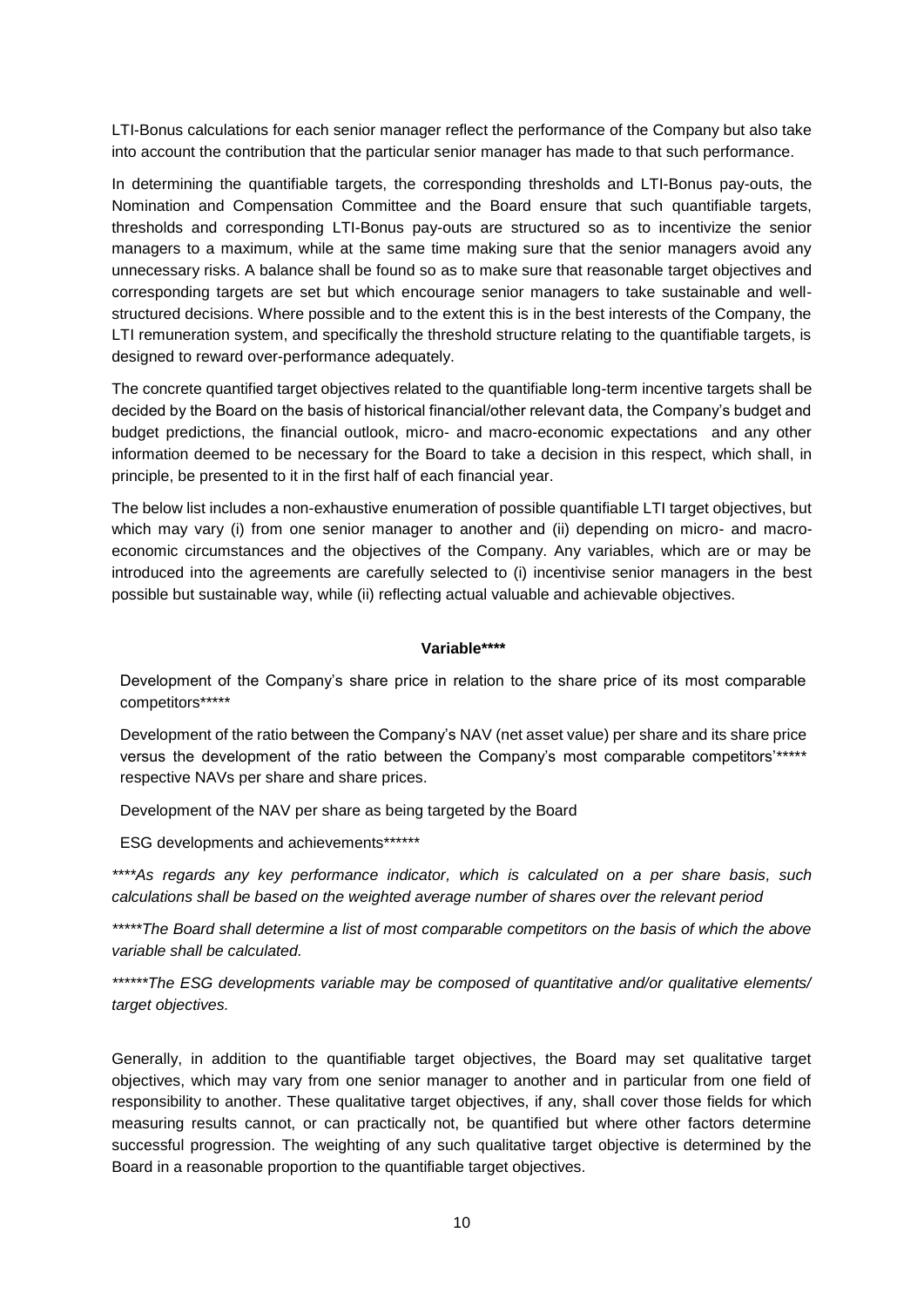In the event of extraordinary events that occur after the decision by the Board on the quantified target objectives and/or the qualitative target objectives, which result in a significant change of the LTI-Bonus parameters, the Board may adjust the quantified target objectives and/or the qualitative target objectives and/or their weighting (if applicable) to reflect such events.

The LTI-Bonus granted to the senior managers shall be settled in shares of the Company (if the Company can issue said shares) or in cash (if the Company cannot issue shares).

If paid in shares, the amount of the shares to be paid shall be equal to the achieved volume of the LTI-Bonus divided by the Company's share value calculated as at the average closing price over the last 90 trading days prior to the termination date of the relevant agreement/relevant pay-out date.

While there is a possibility of a pay-out under the LTI in the form of shares, the LTI is not a share option scheme. Therefore, there is no "vesting period" within the meaning of the SHR Law.

The achievement of the LTI targets shall be assessed, and the corresponding LTI-Bonus entitlements shall be determined on the basis of a period sufficiently long to allow for significant and meaningful evaluation of such achievements and to encourage sustainable and long-term goal oriented actions and decisions by the senior managers. The LTI-Bonus shall be distributed to the senior managers at termination of the relevant agreement (or shortly before the final termination date, if necessary, due to applicable corporate law requirements for the issue of free shares). There are no contractual retention periods imposed on the senior managers in respect of shares, which they may receive as an LTI-Bonus.

### *3.4.4. Discretionary Bonus*

In addition to the STI-Bonus and LTI-Bonus, the Board may, in its reasonable discretion, grant senior managers an additional bonus for outstanding performances without a prior agreement. A legal claim to such a discretionary bonus does not exist.

### *3.4.5. Other Benefits*

In addition to the primary elements of compensation described above, other benefits may be provided to senior managers, such as, *inter alia*, rental allowances, company cars, private health insurance and other insurance policies, which will be in line with relevant local market and peer-group practices.

The Nomination and Compensation Committee and the Board shall ensure that the above listed other benefits that may be provided to senior managers are of a reasonable nature, scale and scope.

Senior managers shall be entitled to reimbursement by the Company of any reasonable costs incurred within the scope of their duties as senior managers of the Company, upon presentation of proof of payment by the senior manager of such incurred costs.